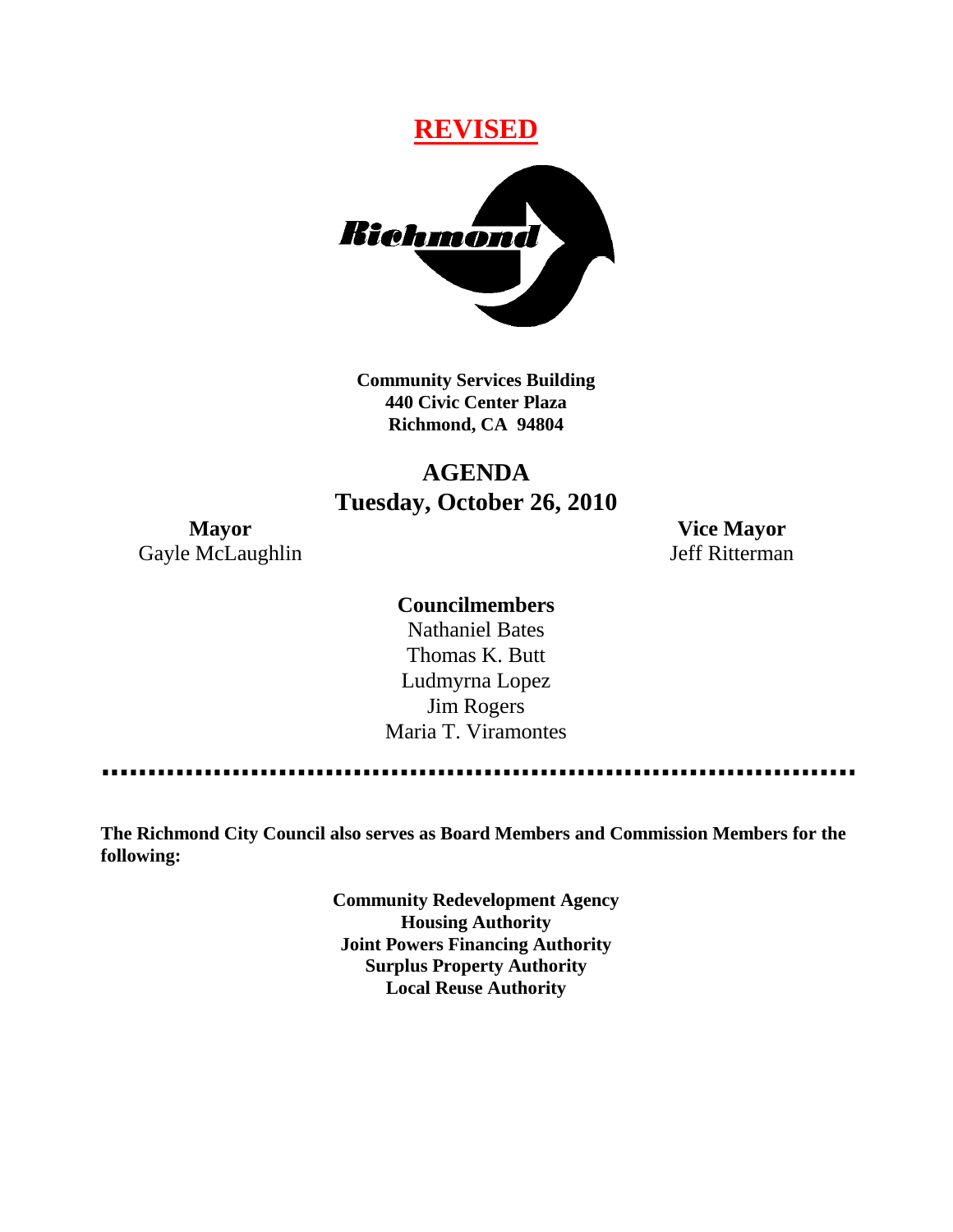# **MEETING PROCEDURES**

The City of Richmond encourages community participation at its City Council meetings and has established procedures that are intended to accommodate public input in a timely and time-sensitive way. As a courtesy to all members of the public who wish to participate in City Council meetings, please observe the following procedures:

**PUBLIC COMMENT ON AGENDA ITEMS:** Anyone who desires to address the City Council on items appearing on the agenda must complete and file a pink speaker's card with the City Clerk **prior** to the City Council's consideration of the item. Once the City Clerk has announced the item and discussion has commenced, no person shall be permitted to speak on the item other than those persons who have submitted their names to the City Clerk. Your name will be called when the item is announced for discussion. **Each speaker will be allowed TWO (2) MINUTES to address the City Council on NON-PUBLIC HEARING items listed on the agenda.**

**OPEN FORUM FOR PUBLIC COMMENT:** Individuals who would like to address the City Council on matters not listed on the agenda or on **Presentations, Proclamations and Commendations, Report from the City Attorney, or Reports of Officers** may do so under Open Forum. All speakers must complete and file a pink speaker's card with the City Clerk **prior** to the commencement of Open Forum. **The amount of time allotted to individual speakers shall be determined based on the number of persons requesting to speak during this item. The time allocation for each speaker will be as follows: 15 or fewer speakers, a maximum of 2 minutes; 16 to 24 speakers, a maximum of 1 and one-half minutes; and 25 or more speakers, a maximum of 1 minute.**

### **SPEAKERS ARE REQUESTED TO OCCUPY THE RESERVED SEATS IN THE FRONT ROW BEHIND THE SPEAKER'S PODIUM AS THEIR NAME IS ANNOUNCED BY THE CITY CLERK.**

**CONSENT CALENDAR:** Consent Calendar items are considered routine and will be enacted, approved or adopted by one motion unless a request for removal for discussion or explanation is received from the audience or the City Council. A member of the audience requesting to remove an item from the Consent Calendar must complete and file a speaker's card with the City Clerk **prior to the City Council's consideration of Agenda Review.** An item removed from the Consent Calendar may be placed anywhere on the agenda following the City Council's agenda review.

*The City Council's adopted Rules of Procedure recognize that debate on policy is healthy; debate on personalities is not. The Chairperson has the right and obligation to cut off discussion that is too personal, too loud, or too crude.*

**\*\*\*\*\*\*\*\*\*\*\*\*\*\*\*\*\*\*\*\*\*\*\*\*\*\*\*\*\*\*\*\*\*\*\*\*\*\*\*\*\*\*\*\*\*\*\*\*\*\*\*\*\*\*\*\*\*\***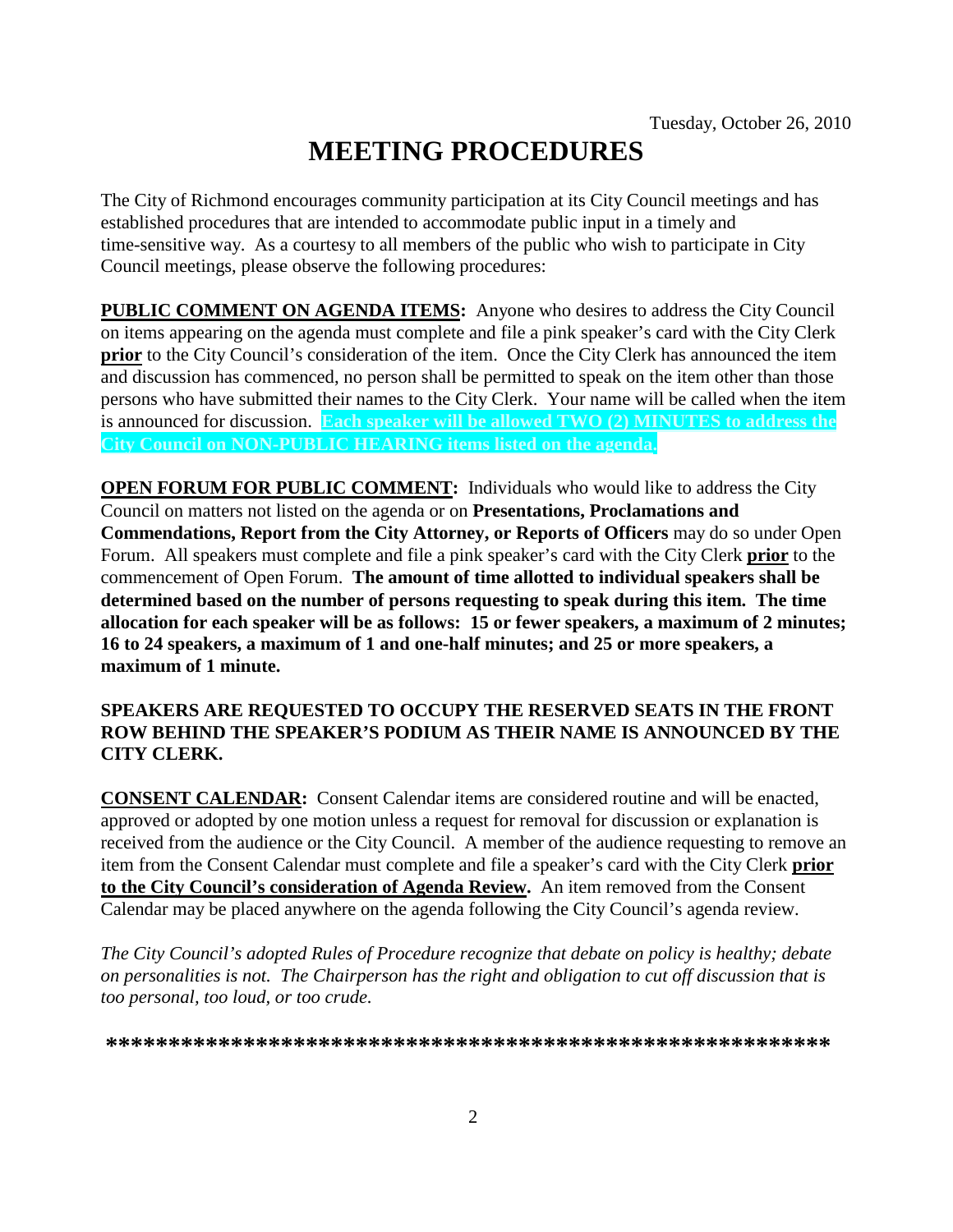## **EVENING OPEN SESSION**

6:00 p.m.

### **A. ROLL CALL**

### **B. PUBLIC COMMENT**

### **C. ADJOURN TO CLOSED SESSION**

### **CLOSED SESSION**

Shimada Room of the Community Services Building

### **A. CITY COUNCIL**

**A-1.** CONFERENCE WITH LEGAL COUNSEL - EXISTING LITIGATION (Subdivision [a] of Government Code Section 54956.9):

Seiberling vs. City of Richmond

**A-2.** CONFERENCE WITH LEGAL COUNSEL - ANTICIPATED LITIGATION (Significant exposure to litigation pursuant to Subdivision (b) of Government Code Section 54956.9):

One Case

**A-3.** CONFERENCE WITH LEGAL COUNSEL - ANTICIPATED LITIGATION (Initiation of litigation pursuant to Subdivision (c) of Section 54956.9):

One Case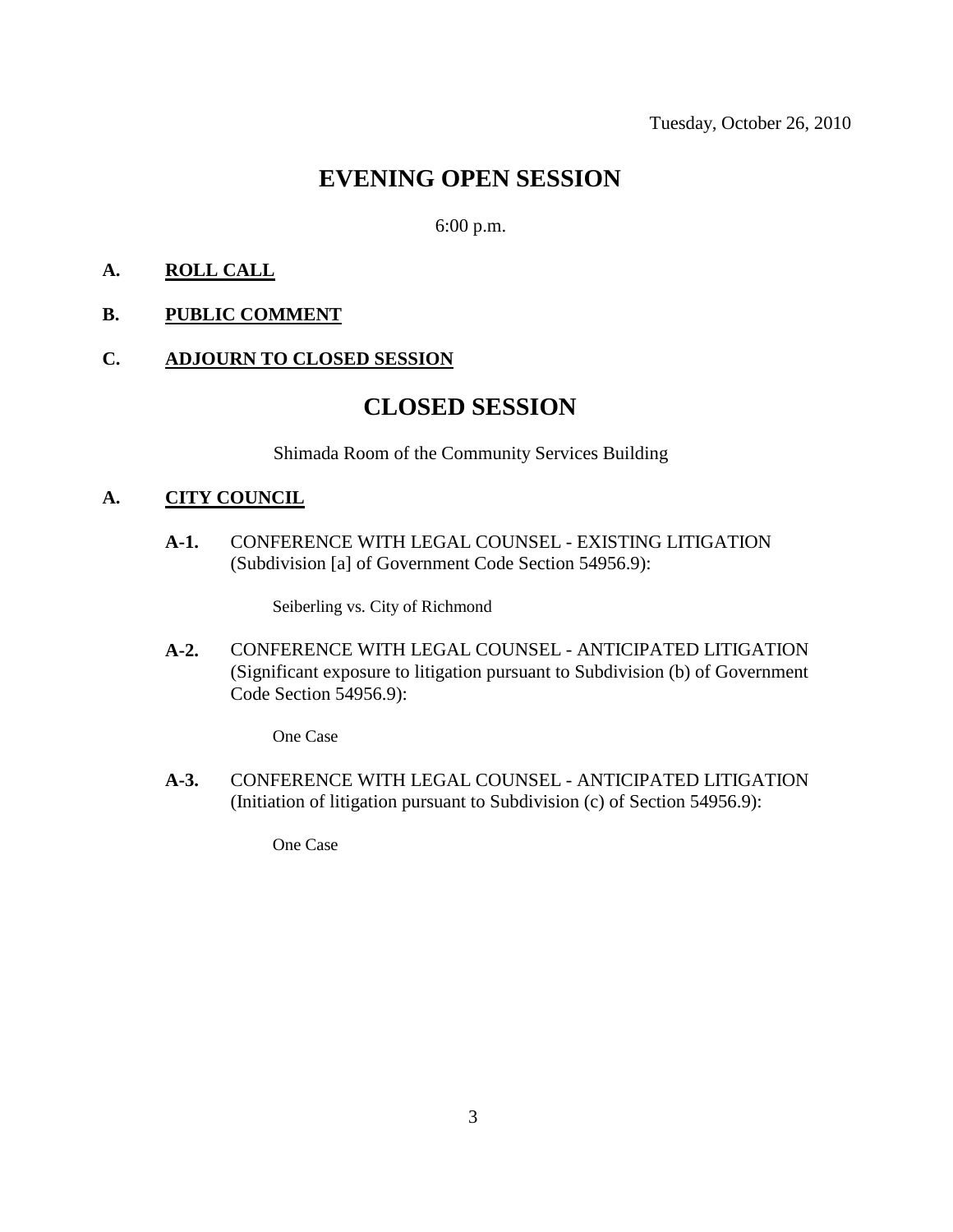# **RICHMOND CITY COUNCIL**

6:30 p.m.

- **A. PLEDGE TO THE FLAG**
- **B. ROLL CALL**
- **C. STATEMENT OF CONFLICT OF INTEREST**
- **D. OPEN FORUM FOR PUBLIC COMMENT**
- **E. AGENDA REVIEW**

### **F. PRESENTATIONS, PROCLAMATIONS, AND COMMENDATIONS**

**F-1.** PROCLAMATION honoring the exemplary efforts of the grassroots neighborhood group Solano PLAY to initiate improvements to the Solano Playlot in Richmond, to make it more useable for children and families, and to galvanize the entire Richmond community to support the Solano Playlot, one of the finalists in an international competition for \$25,000 in new playground equipment - Mayor's Office (Mayor McLaughlin 620-6503).

#### **G. REPORT FROM THE CITY ATTORNEY OF FINAL DECISIONS MADE AND NON-CONFIDENTIAL DISCUSSIONS HELD DURING CLOSED SESSION**

### **H. CITY COUNCIL CONSENT CALENDAR**

**H-1.** ADOPT a resolution authorizing the City of Richmond and its collaborating partner, the Richmond Community Foundation, to apply for \$626,900 in grant funds from the State of California Land and Water Conservation Fund for the completion of Phase II of the Martin Luther King Park Project - Recreation Department (Keith Jabari 620-6791).

### **I. STUDY AND DIRECTION TO STAFF SESSION**

**I-1.** DIRECT staff to propose a menu of options for creating a distinct governing body for the Richmond Municipal Sewer District - Councilmember Viramontes (620-6581).